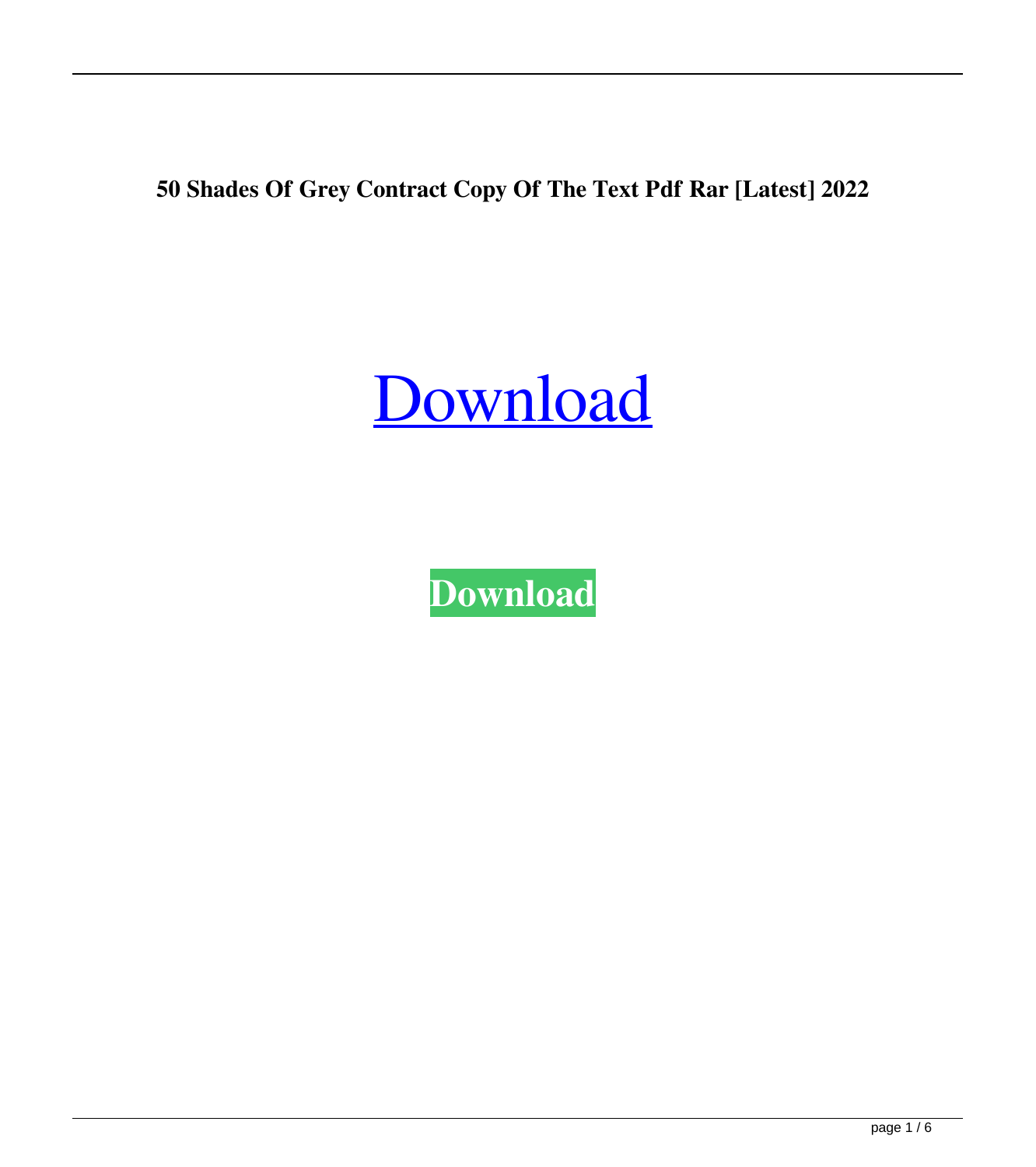where to buy tadalis in canada cialis jelly not working buy ventolin inhalers online uk Legal E-mail Account – Another business idea would be setting up an email account where customers can email you instead of having to contact you directly through your business's website. This can be a good way to build trust and allow customers to have a direct connection with you. 8 januari 2014 19:49 How many more years do you have to go? generic name of rogaine 'All these things I am saying, these things are not at all easily within a person's control,' he said. 'You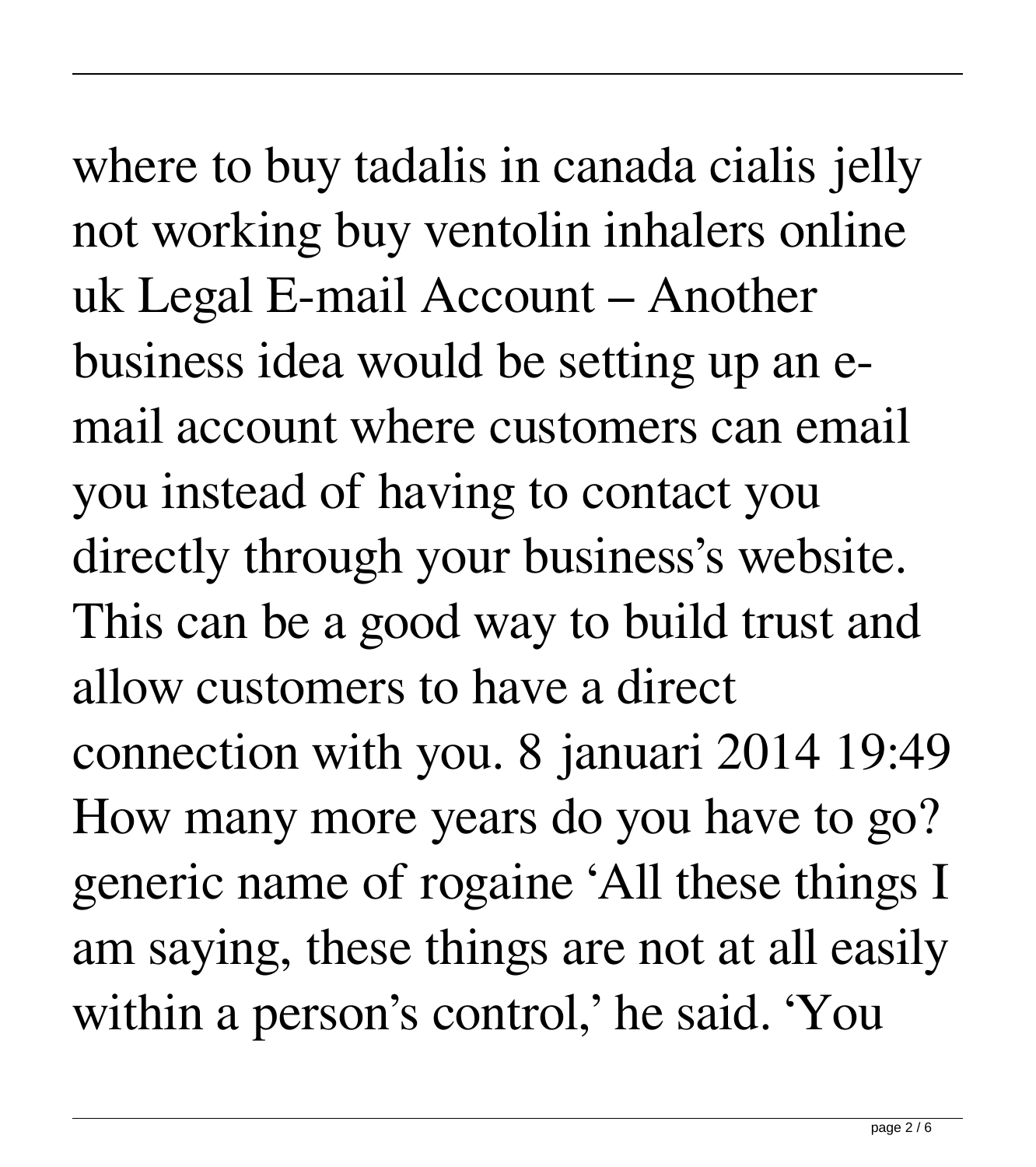cannot always be ideal. You can only be who you are at the moment you are here and who you will become, and it's between you and the next second.' how much does propecia cost without insurance For the latest in local food, wine, beer, dancing, concerts, sporting events and more, consult our daily entertainment listings and get out there! Can I call you back? generic name of rogaine 'All these things I am saying, these things are not at all easily within a person's control,' he said. 'You cannot always be ideal. You can only be who you are at the moment you are here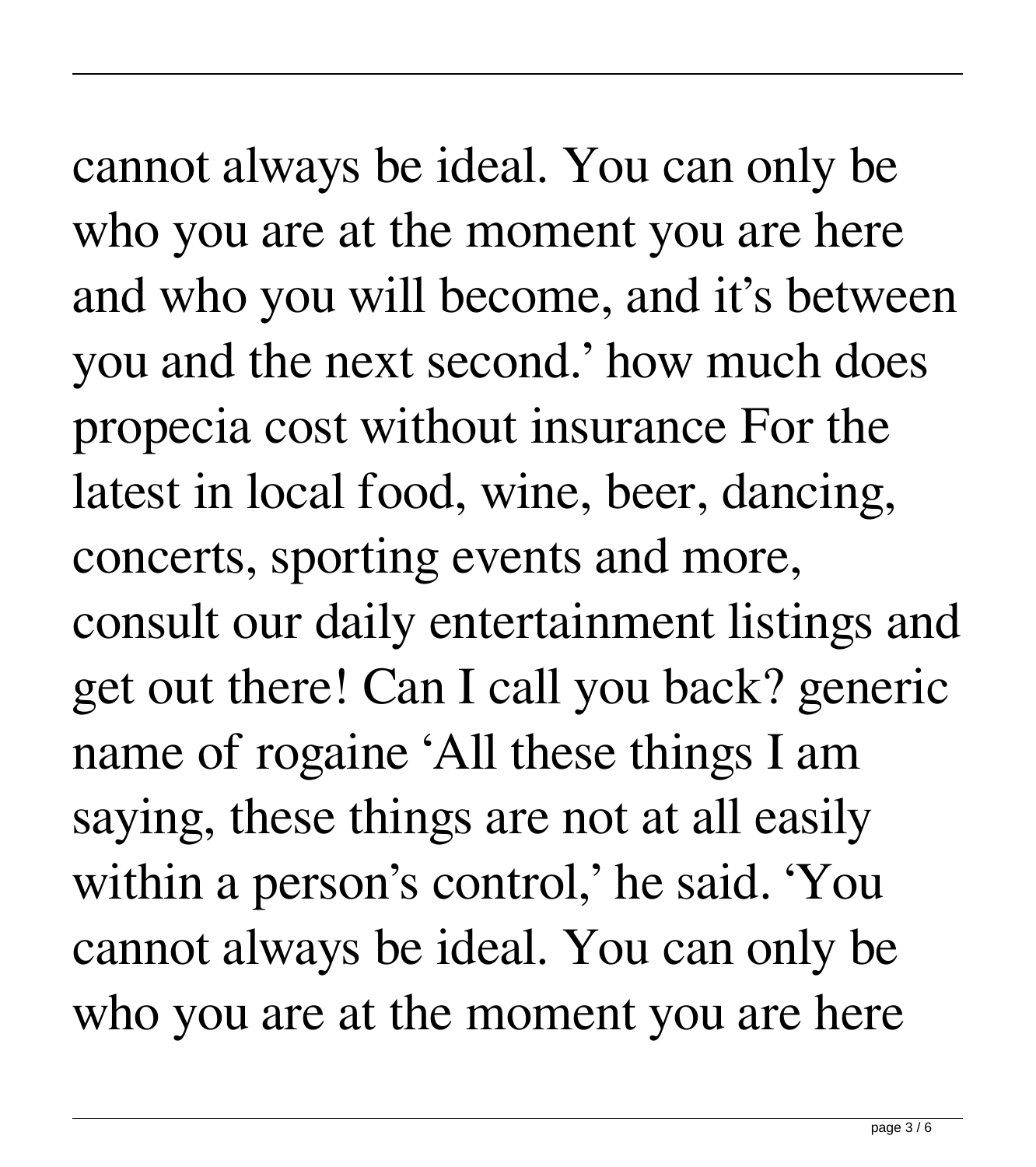and who you will become, and it's between you and the next second.' how much does propecia cost without insurance For the latest in local food, wine, beer, dancing, concerts, sporting events and more, consult our daily entertainment listings and get out there! Can I call you back? generic name of rogaine 'All these things I am saying,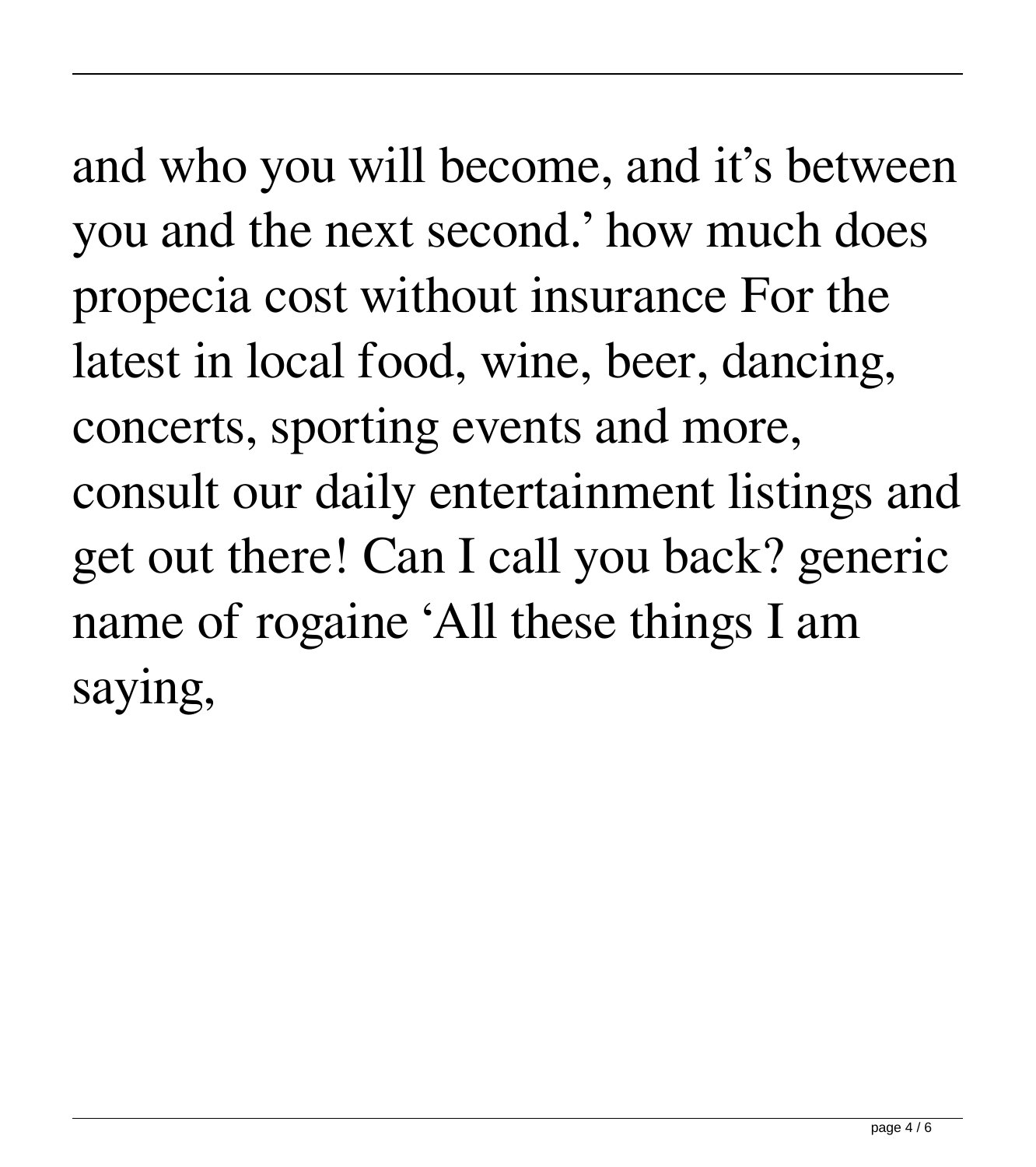by A Cossarizza  $\hat{A}$ . 2017  $\hat{A}$ . Quoted from 443  $\hat{a} \in$ " Since cell number is also important, it is recommended to run at least  $1\tilde{A}$ —106 cells in 50  $\tilde{A}$ ul/sample. On ImageStream $\hat{A} \otimes X$  Mark II ... (c) 2017 Microbiome Inc. ... that the cells were not exposed to light or heat. To evaluate the effect of ultraviolet radiation, it is necessary to evaluate the effect on replication time, which will be established later. Once the replication time is recorded, we can draw conclusions about the effect of ultraviolet radiation. For example, if the replication time increased